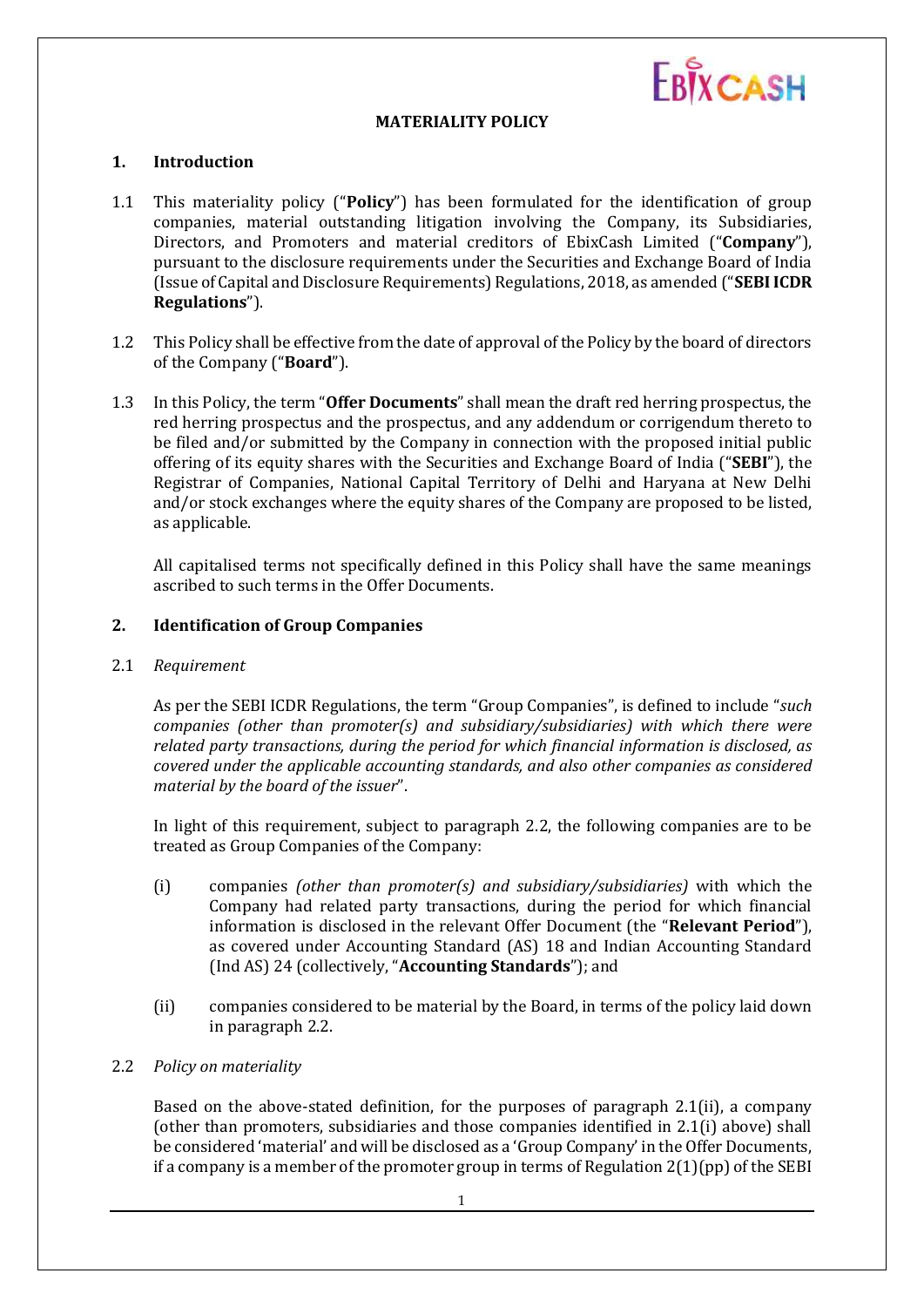

ICDR Regulations, and has entered into one or more transactions with the Company in the most recent financial year and/or the relevant stub period, if any (in respect of which Restated Financial Statements are included in the Offer Documents) that individually or cumulatively exceed 10% of the total consolidated revenue of the Company, as per the Restated Financial Statements of the Company for the last completed financial year. As per the Restated Financial Statements of the Company, the total consolidated revenue of the Company for Fiscal 2021 was ₹ 41,525.33 million and 10% of such consolidated revenue was ₹ 4152.53 million for Fiscal 2021.

# **3. Identification of 'Material' Litigation (excluding criminal proceedings, statutory/regulatory actions and taxation matters)**

## 3.1 *Requirement*

As per the requirements of SEBI ICDR Regulations, the Company shall disclose the following classes of pending litigation involving the Company, its Subsidiaries, Directors and Promoters:

- (i) All criminal proceedings;
- (ii) All actions by statutory/ regulatory authorities;
- (iii) Taxation proceedings Separate disclosures regarding claims related to direct and indirect taxes, in a consolidated manner giving details of number of cases and total amount; and
- (iv) Other pending litigation (including arbitration proceedings) As per the policy of materiality defined by the Board and disclosed in the Offer Documents.

Additionally, in terms of the SEBI ICDR Regulations, the Company is required to disclose: (a) any disciplinary action (including a penalty) imposed by SEBI or any of the stock exchanges against any of its Promoters in the five financial years preceding the date of the relevant Offer Document, including any outstanding action; and (b) outstanding litigation involving the Group Companies, which may have a material impact on the Company as identified by the Company's Board or any of its committees' thereof, as applicable.

## 3.2 *Policy on materiality*

Other than litigations mentioned in paragraphs 3.1 (i), (ii) and (iii) above, any other pending litigation (including any arbitration proceedings) involving the Company, its Subsidiaries, and its Directors shall be considered "material" for the purpose of disclosure in the Offer Documents if:

- (i) the aggregate monetary claim involved, whether by or against the Company, its Subsidiaries, and Directors (individually or in aggregate), in any such pending litigation is equal to or in excess of 5% of the profit after tax (on a consolidated basis) of the Company for the last completed financial year as per the Restated Financial Statements. As per the Restated Financial Statements of the Company, the profit after tax (on a consolidated basis) of the Company for Fiscal 2021 was ₹ 2300.49 million and 5% of such profit for tax was ₹ 115.02 million for Fiscal 2021.; or
- (ii) such pending litigation (including any arbitration proceedings) is material from the perspective of Company's business, operations, financial results, prospects or reputation, irrespective of the amount involved in such litigation or wherein a monetary liability is not quantifiable.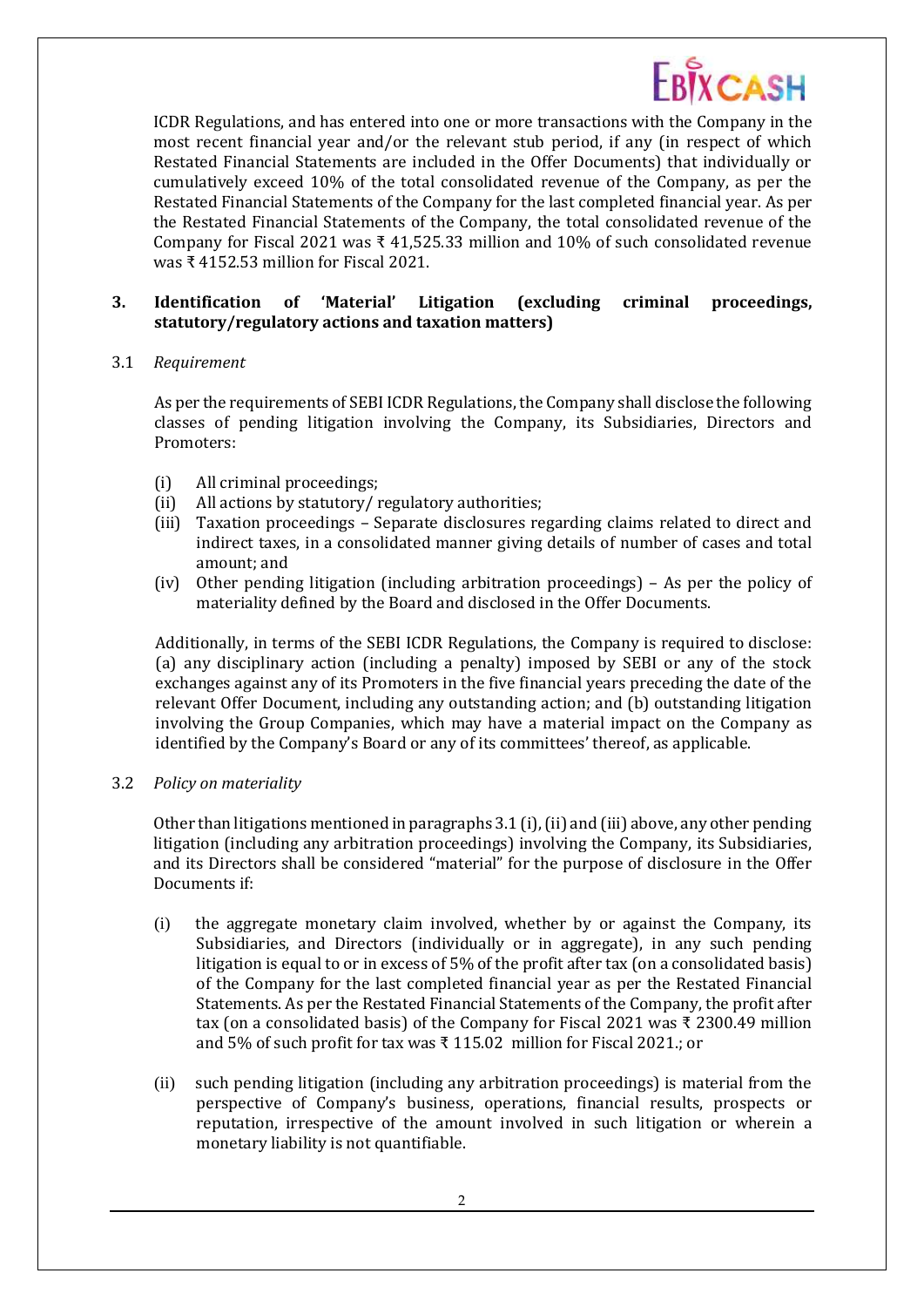

Other than litigations mentioned in paragraphs 3.1 (i), (ii) and (iii) above, any other pending litigation (including any arbitration proceedings) involving the Promoters (i.e., Ebix, Inc. and Ebix Singapore Pte. Ltd.) Shall be considered "material" for the purpose of disclosure in the Offer Documents if:

- (i) the aggregate monetary claim involved, whether by or against the Promoters (individually or in aggregate), in any such pending litigation is equal to or in excess of 5% of the operating profit (on a consolidated basis) of the respective Promoters for the last completed financial year as per their respective audited financial statements. As per the last audited financial statements of Ebix, Inc., the operating profit (on a consolidated basis) of Ebix, Inc. for the financial year ended December 31, 2021 was USD 119 million and 5% of such operating profit was USD 5.95 million, and as per the last audited financial statements of Ebix Singapore Pte. Ltd., the operating profit (on a consolidated basis) of the Ebix Singapore Pte. Ltd. for the financial year ended December 31, 2019 was USD 6.40 million and 5% of such operating profit was USD 0.32 million; or
- (ii) such pending litigation (including any arbitration proceedings) is material from the perspective of Company's business, operations, financial results, prospects or reputation, irrespective of the amount involved in such litigation or wherein a monetary liability is not quantifiable.

Further, pre-litigation notices (other than those issued by governmental, statutory or regulatory authorities) received by the Company, its Subsidiaries, Directors, or Promoters shall not be considered as litigation until such time that any of the Company, its Subsidiaries, Directors or Promoters, as the case may be, is made a party to proceedings initiated before any court, tribunal or governmental authority or any judicial forum.

## **4. Identification of 'Material' Creditors**

#### 4.1 *Requirement*

As per the requirements of SEBI ICDR Regulations, the Company shall make the following disclosures in the Offer Documents for outstanding dues to creditors:

- (i) based on the policy on materiality adopted by the Board, and as disclosed in the Offer Document, complete disclosure of Company's creditors which includes consolidated number of creditors and the aggregate amount involved; and
- (ii) consolidated information on outstanding dues to micro, small and medium enterprises and other creditors, separately giving details of number of cases and amount involved.

#### 4.2 *Policy on materiality*

For identification of material creditors, in terms of point (i) above, a creditor shall be considered to be material for the purpose of disclosure in the Offer Documents if amounts due to such creditor is equal to or exceeds 5% of the consolidated trade payables' of the Company as of the end of the most recent period covered in the Restated Financial Statements. As per the Restated Financial Statements of the Company, the trade payables (on a consolidated basis) of the Company as at and as of six months ended September 30, 2021 was ₹ 2,308.95 million and 5% of such trade payables was ₹ 115.45 million.